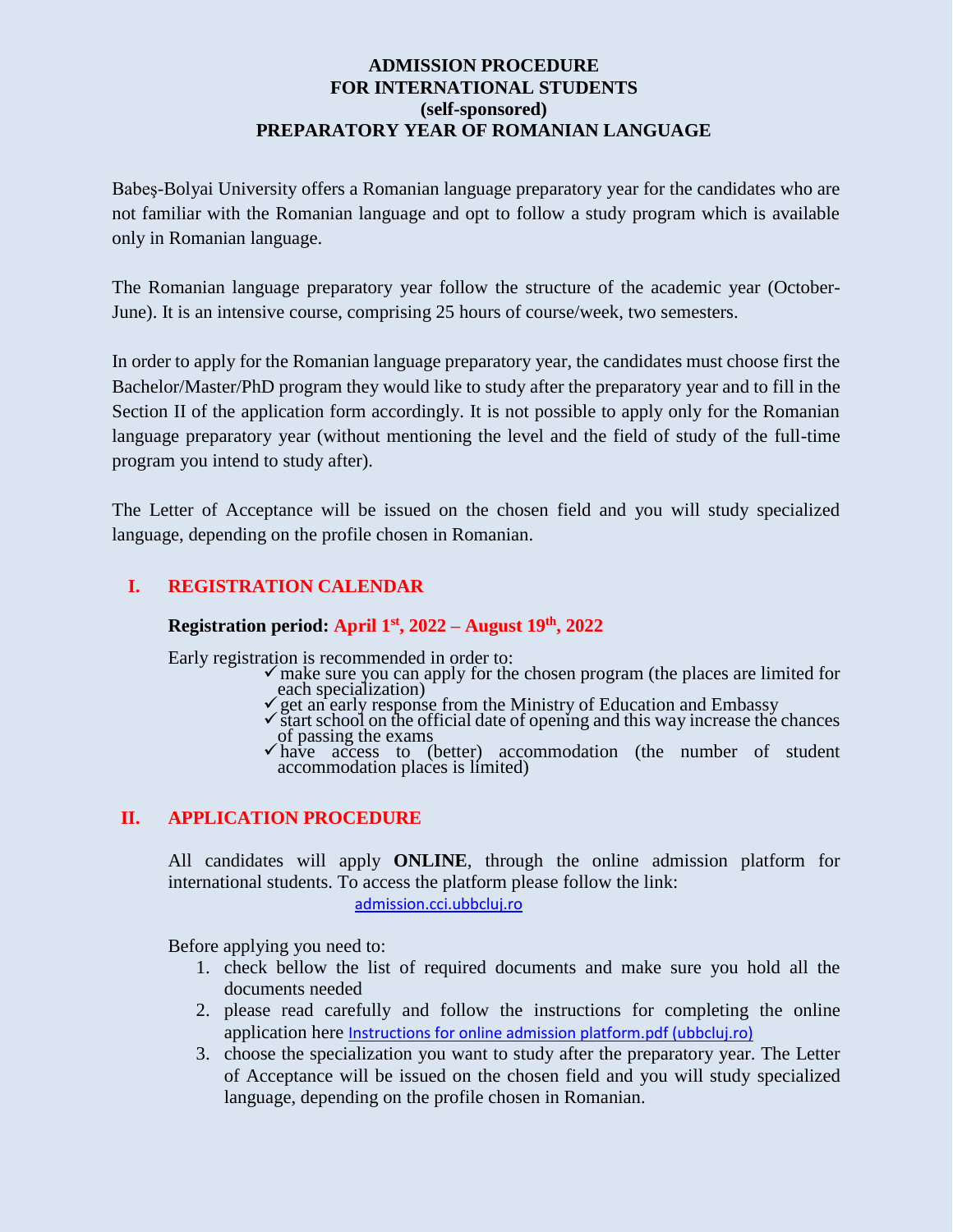## **III. TIMELINE AND DEADLINES**



# **IV. DOCUMENTS REQUIRED FOR APPLICATION**

*1. Application form* - online application form, which you fill in through the online platform [admission.cci.ubbcluj.ro](http://admission.cci.ubbcluj.ro/)

The complete application form will be available in the Documents menu in your account, you may download it and sign it

- **2.** *passport* copy valid for at least 6 months after the date of issue of the Acceptance Letter
- **3.** *high-school graduation diploma* or its equivalent certified copy in the original language **and** certified translation, at notary public (in Romanian, English or French, if the original is not issued in one of these languages).

```
PLEASE CHECK HERE THE LIST OF ACCEPTED CERTIFICATES/MINIMUM 
REQUIREMENTS
```
For diploma issued in NIGERIA it is compulsory to provide copy (both sides) of:

- NECO Results Card for Senior School Certificate issued by NECO or
- WAEC Scratch Card for West African Senior School Certificate
- **4.** *Bachelor diploma* or its equivalent (**only for the applications for master programs**) certified copy in the original language **and** certified translation, at notary public (in Romanian, English or French, if the original is not issued in one of these languages).
- **5.** *transcript of records* pertaining to the previous studies certified copy in the original language **and** certified translation at notary public (in Romanian, English or French, if the original is not issued in one of these languages).
- **6.** *birth certificate* certified copy in the original language **and** certified translation at notary public (in Romanian, English or French, if the original is not issued in one of these languages).
- **7.** *medical certificate* (in Romanian, English or French) attesting that the applicant does not suffer from any contagious diseases or any other affections incompatible with the future profession.
- **8.** *receipt* attesting the payment of the processing fee (50 EUR in EUR account: **RO 16**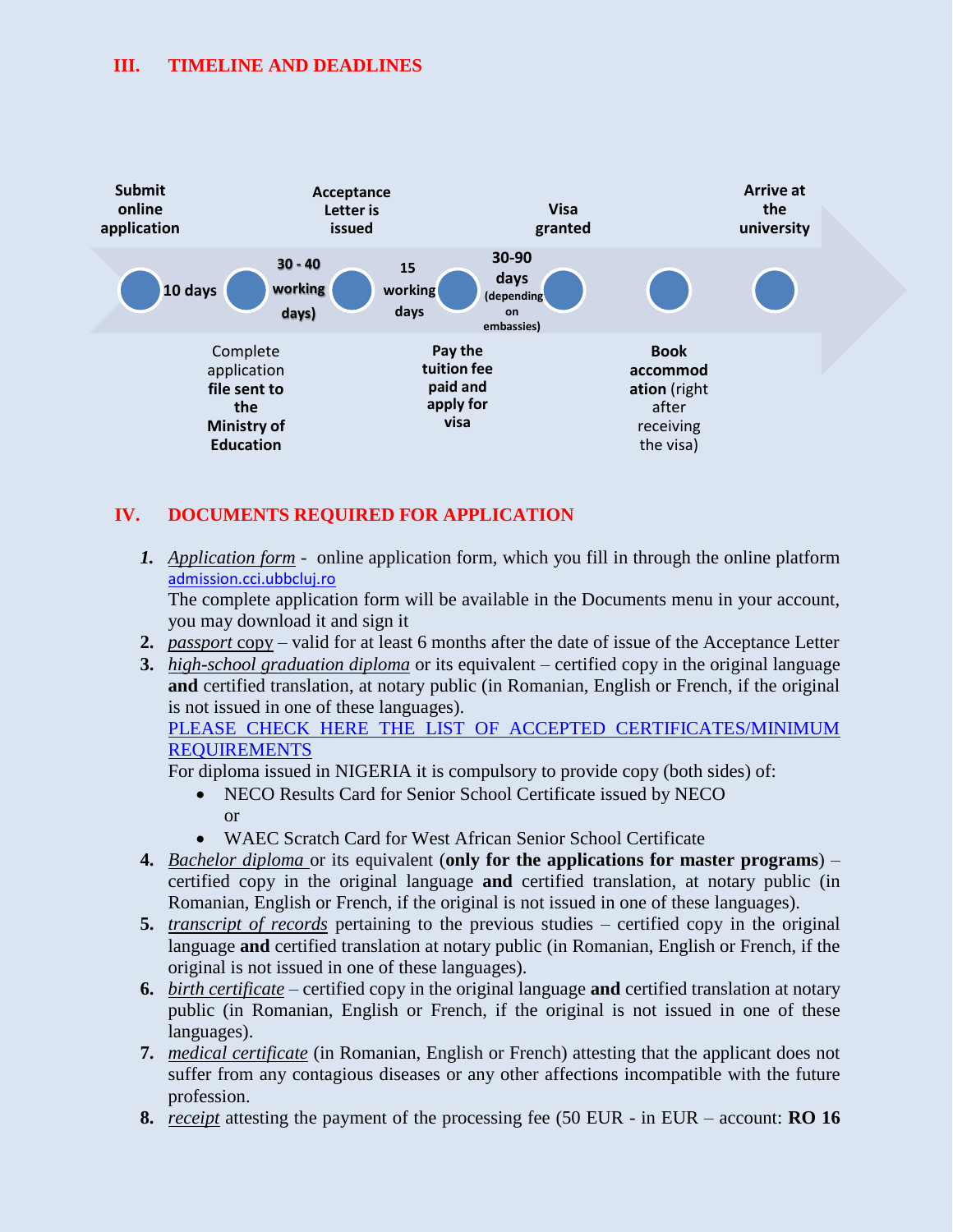**RNCB 0106026604700008**, opened at Banca Comerciala Romana, branch Cluj-Napoca, str. George Baritiu nr. 10 - 12, RO - 400027 Cluj-Napoca, Romania, SWIFT CODE: RNCBROBU).

Online payment of the processing fee available at the following link: [UBB Events \(ubbcluj.ro\)](https://plati.ubbcluj.ro/en/Event/Details/81)

## **V. ADMISSION PROCESS**

The admission process of Non-EU candidates takes the following steps:

- 1. Register on the online admission platform [admission.cci.ubbcluj.ro](http://admission.cci.ubbcluj.ro/)
- 2. Fill in the Application form following the instruction in document [admission.cci.ubbcluj.ro](http://admission.cci.ubbcluj.ro/)
- 3. Download and sign the complete Application form
- 4. Upload ONE single PDF file comprising all required documents from section IV, placing the documents in the same order.

After filling in the Application form you have 24 hours to upload your complete application file, otherwise your Application Form will be deleted and you will need to fill in again choosing from the available specializations at that moment.

- 5. Wait for a response, check and FOLLOW THE INSTRUCTIONS GIVEN BY THE PLATFORM
- 6. The complete application file is registered at the university (we do not accept incomplete applications)
- 7. The application file is processed by the university (5-10 working days)
- 8. The files accepted by the university will be sent to the Ministry of National Education for evaluation
- 9. For the candidates accepted, the Ministry of National Education will issue an Acceptance Letter, which will be sent in original to the university (30-40 working days)

# **Please read carefully the document Steps to follow after receiving the Letter of Acceptance**

- 10. The university will inform the candidate about the acceptance and will upload it on the admission platform. If requested the Acceptance Letter may be sent to the candidate
- 11. Each candidate has to confirm that he/she accepts to enroll at Babes-Bolyai University, by uploading the receipt attesting the payment of the tuition fee for the  $1<sup>st</sup>$  academic year. The university will issue and upload on the platform a confirmation of payment for each candidate
- 12. After receiving the Acceptance Letter (and proof of payment and accommodation if requested), the candidate must contact the closest Romanian authority and search for information concerning the study visa application. The visa application is a personal